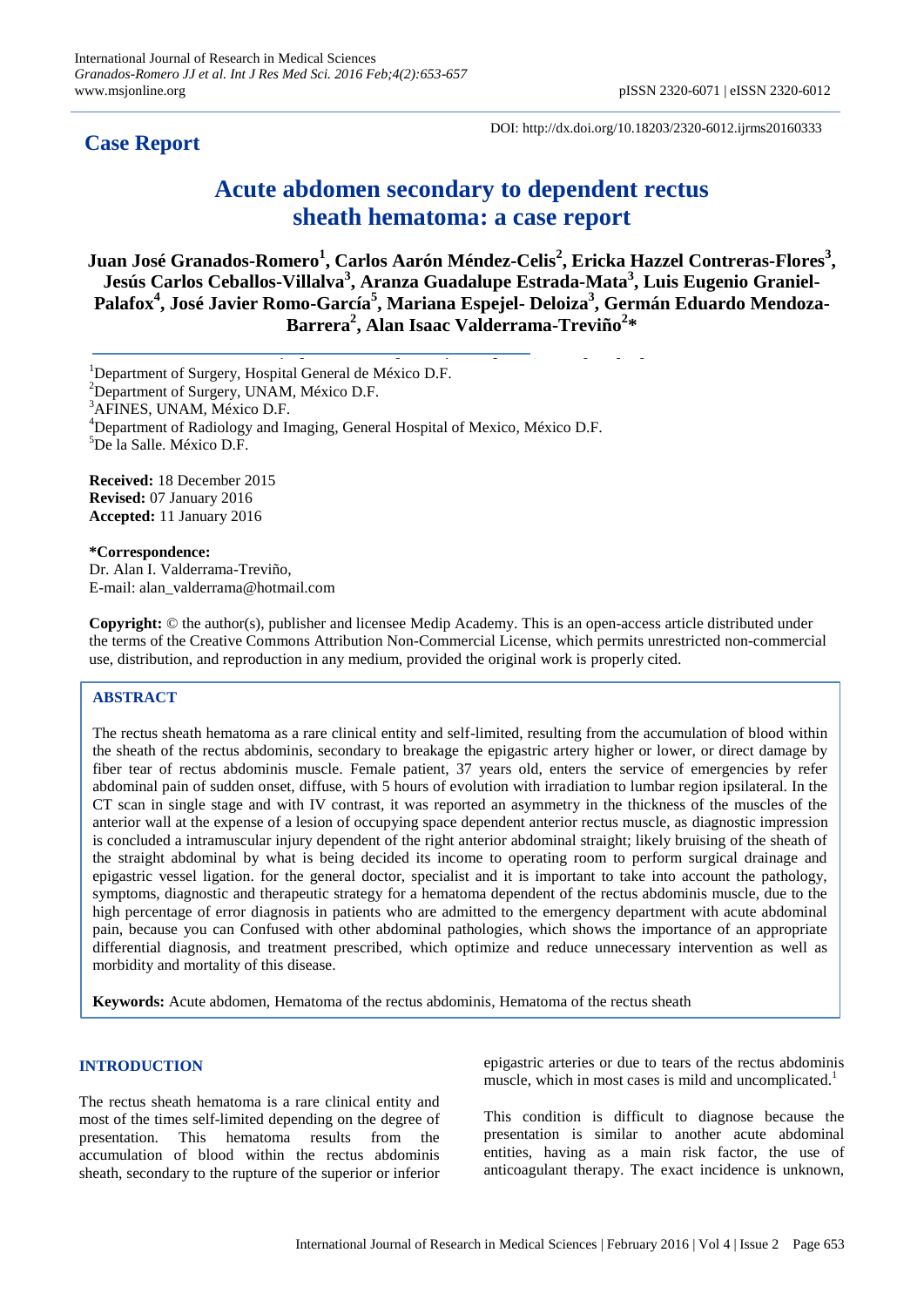however, several risk factors have been identified (Table 1). The age of onset is from 38-86 years with a mean of 57 years,  $\frac{1}{2}$  and is more common in older women than in men with a ratio of 2: 3. Some factors i predispose to this clinical scenario such as: aging, use of anticoagulants or NSAIDs (with an increase in the mortality rate of 25%), 3 haematological disorders (often deficit of factors VII and  $(X)$ <sup>4</sup>, closed abdominal trauma, obesity, and pregnancy, due to excessive tension on the abdominal wall, violent muscle contraction (labor, coughing, urinating and defecating), vascular malformations, muscle malformations, and impaired renal function (especially in patients being treated with low molecular weight heparin by accumulation of it). $5$ 

Spontaneous presentation is uncommon, and most of the times, there is a previous surgery as the genesis of it, blunt abdominal trauma (vehicle accident) or injury to the epigastric vessel during trocar insertion in procedures such as laparoscopic cholecystectomy. The clinical features are a palpable abdominal mass ranging from 4.2 to 18cm in diameter, severe acute abdominal pain in 80% of cases, bruising of the abdominal wall, decreased hematocrit, Carnett´s sign positive (increase in abdominal pain when the patient supine tightens the abdominal wall lifting his head and shoulders), Fothergill´s sign (visible mass with abdominal contraction) and in severe cases, it may appear hemodynamic compromise. <sup>6</sup> The interval between the onset of symptoms and imaging is 3-24 hours.

Obesity is an additional factor that can complicate the formation of a hematoma in the abdominal wall; compared to non-obese patients, the subcutaneous tissue in presence of obesity is considered dysfunctional and has a vascular structure and a composition in different extracellular matrix, which reduces the process of plugging and hematoma resorption.<sup>7</sup> The importance of this entity lies in detecting complications and fatal consequences that might occur, if progresses to hypovolemic shock, abdominal compartment syndrome, SIRS or secondary multiple organ failure as well as the therapeutic employed to prevent and treat these clinical situations.<sup>8</sup>

# **CASE REPORT**

37 years old female with no history of chronic degenerative diseases, surgeries orallergies, practices martial arts since 16 years old. She arrived to the emergency department due to a sudden onset and diffuses abdominal pain Visual Analogue Scale (VAS) 8/10, with 5 hours of evolution with irradiation to ipsilateral lumbar region and aggravated with physical effort and not improved with rest. Pain then migrated to the right iliac fossa. Patient referred nausea without vomit. Physical examination with soft abdomen with normal peristalsis and a presence of a non-pulsatile painful mass in the right iliac fossa, non-pulsatile. The lab tests reported hemoglobin: 10.5 g/dl; Hct: 31 %, platelets, leucocytes,

and coagulation times without alterations. Gynecological pelvic ultrasound was performed (Figure 1) and reported a space occupying lesion in the right external oblique muscle.



**Figure 1: (A) pelvic ultrasound that shows an heterogeneous collection (red arrow) with areas of greater and lesser echogenicity, in the thickness of the soft tissues of the hypochondrium, without apparent communication to the inside of the abdominal cavity (red dot: bladder) (B) ultrasound of the soft tissues that shows a nodular image, heterogeneous, with areas of greater and lesser echogenicity in the thickness of the anterior rectus muscle right, compatible with probably hematoma.**



**Figure 2: Computerized tomography, single phase, axial section (A) and sagittal reformatted (B),that swhows an asymmetry in the volume of the anterior rectus abdominis muscles, with presence of heterogeneous collection (red dots), predominantly hyperdense in hematic range in thickness, without communication to abdominal cavity, in relation with hematoma.**

CT scan with IV contrast (Figure 2), showed an asymmetry in the thickness of the muscles of the anterior wall due to a space occupying lesion dependent on the anterior rectus muscle. First diagnostic impression was an intramuscular injury dependent of the right anterior abdominal; likely due to a bruise of the sheath of the rectus abdominal muscle and the surgical team decided to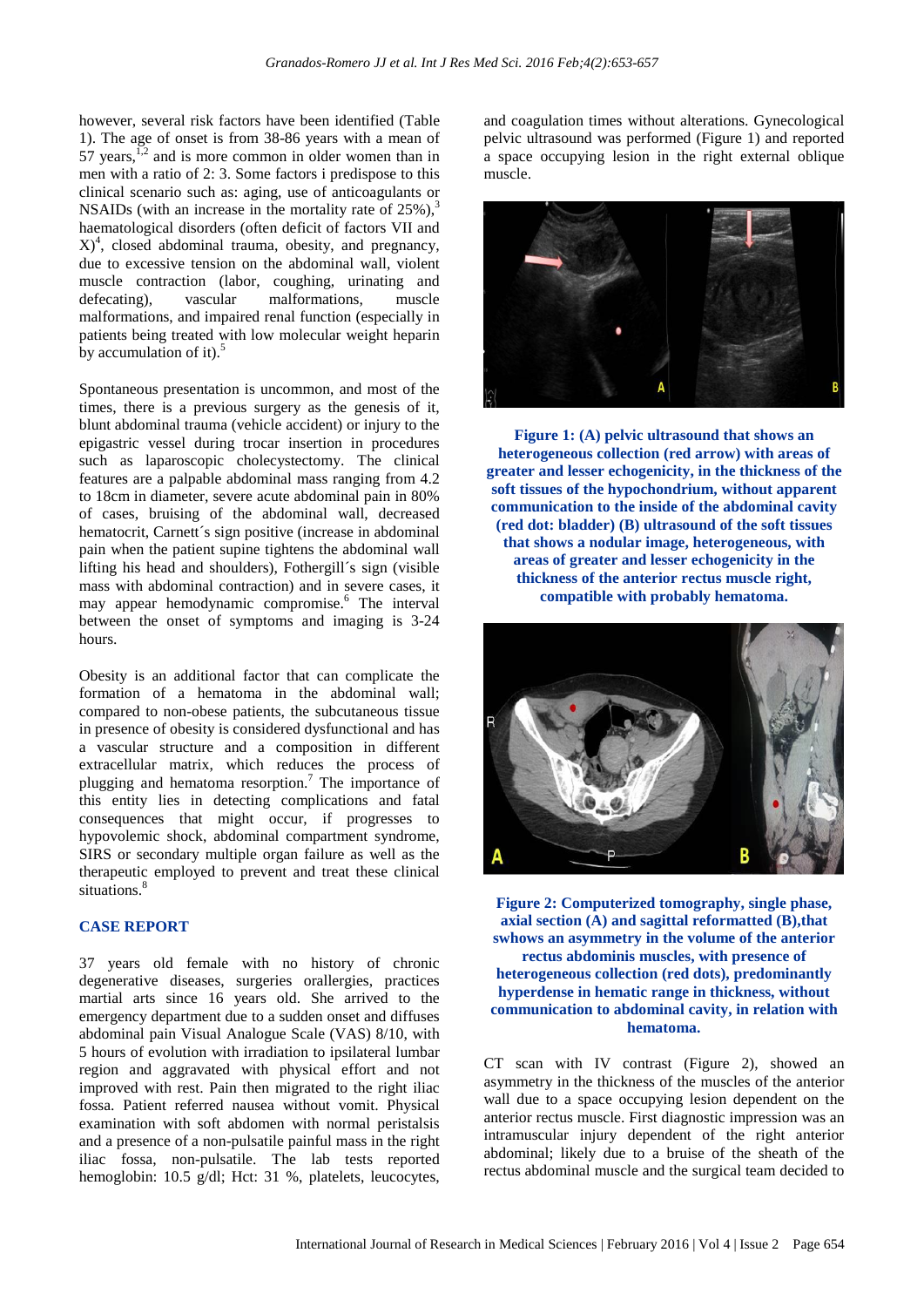proceed with a surgical drainage and epigastric vessel ligation (Figure 3). Post-surgical procedure, sample of tissue obtained was sent for histopathological analysis, demonstrating to macroscopic level, fragments of color reddish-brown with appearance of hematic clot, soft, reddish and homogeneous; and in the microscopic description: showed formed elements of the blood (Figure 4).



**Figure 3: Surgical drainage of abdominal content with epigastric vessel ligation and probe placement for drainage.**



**Figure 4: Histopathology sample. (A) 40x (B) 60x (C) 100x. Erythrocytes, leukocytes and platelets (extravasation) are observed.**

#### **Table 1: Risk factors to spontaneous rectus sheath hematoma.**

| <b>Female</b>                                                              | <b>Advanced age</b>                                              | <b>NSAIDS</b><br>treatment |
|----------------------------------------------------------------------------|------------------------------------------------------------------|----------------------------|
| <b>Blunt</b><br>abdominal<br>trauma                                        | <b>Blood disorders</b><br>(deficit of factors<br>$VII$ and $X$ ) | Anticoagulation<br>therapy |
| Excessive<br>tension of<br>abdominal<br>wall<br>(Obesity and<br>pregnancy) | Hard muscle<br>contraction<br>(Birth, cough,<br>defecation)      | Muscle<br>malformations    |

## **DISCUSSION**

The muscle hematoma is an uncommon condition, often ignored or poorly diagnosed; however, it is potentially dangerous for the patient, with mortality between  $4-20\%$ ,

with greater incidence in patients with acquired coagulopathy, affecting mainly the rectus abdominis sheath in the inferior portion,  $\frac{10}{10}$  and gluteal muscles.<sup>11</sup> Patients may present with unexplained tachycardia, hypotension, in addition to an acute onset of constitutional symptoms such as abdominal pain usually unilateral, severe and that increases with movement, fever, nausea, and vomit.<sup>12,13</sup>

The anterior rectus muscle and the epigastric vessels are supported in the transversalis fascia, with a close relationship with the parietal peritoneum, this justifying the peritoneal irritation observed in some cases. Nowadays, ultrasound confirms the diagnosis, however when a large hematoma is present or there is active bleeding, it is recommended to perform a CT scan with contrast for diagnostic confirmation. In positive case or doubtful, it is advisable to carry out an arteriogram to show the bleeding vessel and try the embolization.<sup>14</sup>

Magnetic Resonance Imaging (MRI) can be used in the differential diagnosis of a tumor of soft tissues and a hematoma, when the Computarized Tomography (CT) scan is not conclusive.<sup>15</sup> Titone et al. reported the most common diagnostic errors, such as strangulated hernia (12 %), ovarian cyst twisted (10 %), intestinal obstruction (8 % ), abdominal neoplasm (4 %), perforated colon (4 %) and appendicitis  $(4\%)$ .<sup>16</sup> The diagnosis of this disease remains elusive, because in the early stages it can simulate an acute abdomen with loss of blood and a lump. The percentage of suspected diagnosis of hematoma dependent of the rectus abdominis muscle, with medical history and physical examination in the best cases is 50 %, referred by the Mayo Clinic approximately 8.7 %, <sup>17</sup> therefore, a significant number of patients with spontaneous rectus sheath hematoma have been treated with exploratory laparotomy due to the difficulty of distinguish between this and other alterations.<sup>18</sup>

The most important factor to diagnose this condition is a high index of suspicious which is mainly referred by experienced doctors in previous diagnoses. <sup>17</sup> Ultrasound is a useful tool for follow-up of patients with rectus sheath hematoma due to its easy accessibility and the not invasiveness of study. <sup>18</sup> The shape of the hematoma may vary by location; over and above the arcuate line, tends to be ovoid and below the line arched, tends to be spherical due to hematomas can be expanded widely in the peritoneal space, extending inferiorly, laterally and posteriorly.<sup>19</sup> In spite of their low frequency, Núñez et al. found in his series of 17 patients a high submission of bilateral hematomas, possibly by the passage of blood from one side to the other through the arcuate line.<sup>17</sup>

Treatment depends on patient's hemodynamic stability and other comorbidities; conservative treatment in those hemodynamically stable patients with bruises of low grade consists in cryotherapy, bed rest, intravenous hydration, analgesia and the treatment of trigger factor. However, if the patient suffers from clotting disorders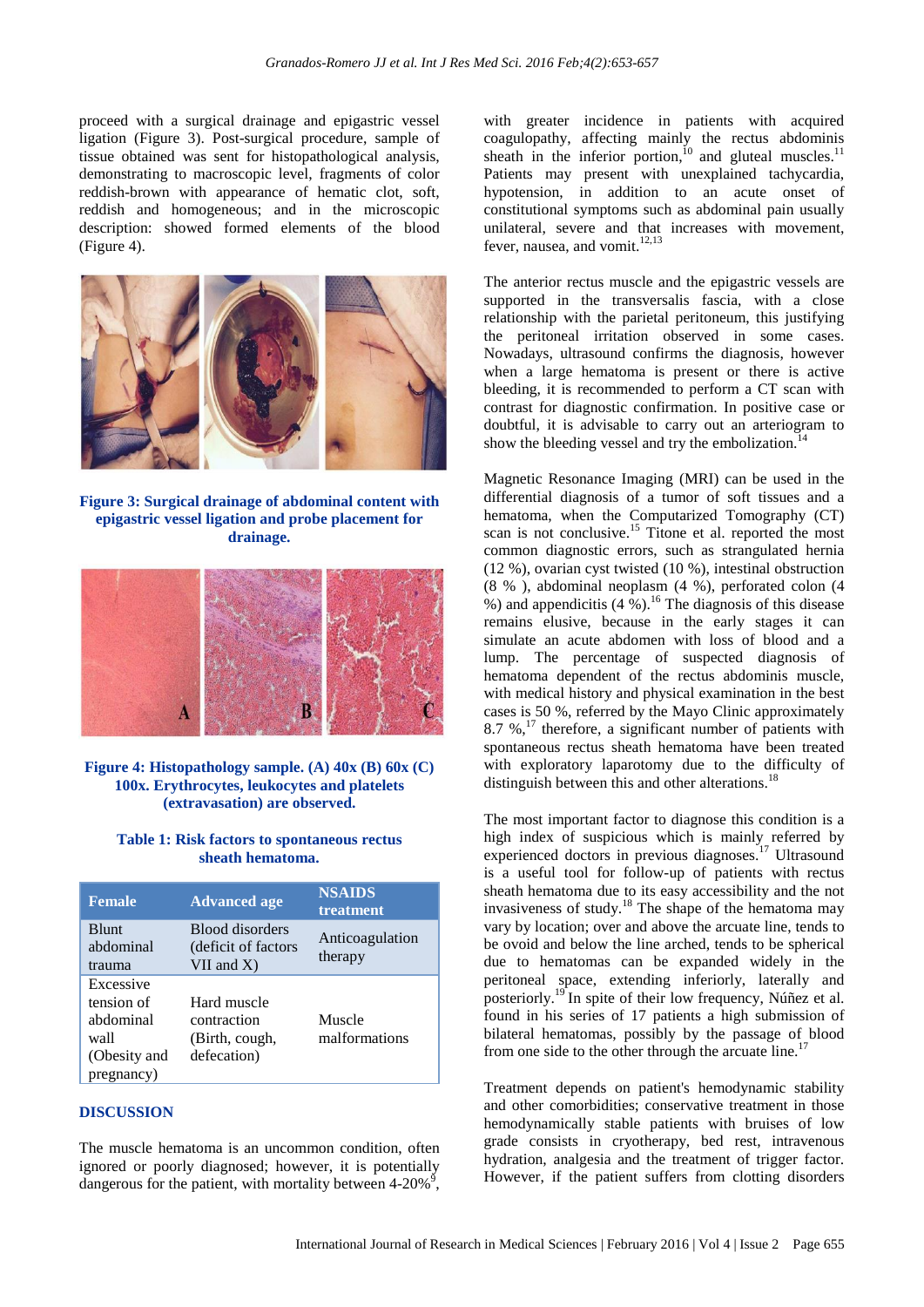will be necessary to administer vitamin K, fresh frozen plasma, clotting factors of protamine sulfate, recombinant gold in patients with treatment with heparin.<sup>20</sup> In a hemorrhage which does not cease spontaneously can be used, interventional radiology procedures such as angiography, or embolization of the vessel or by surgical drainage of the hematoma and ligation of the vessel.<sup>13, 21</sup> The embolization procedure has a high risk of muscular ischemia which produces a compulsory conversion to surgery, or bleeding that does not stop, as well as the suspicion of sepsis by hemodynamic instability.<sup>22</sup> The surgical treatment is indicated for those cases with lesions of grade III and bad evolution, which have been subject to bleeding or severe pain that results in restricted mobility and alteration of the mechanical ventilation. The surgical intervention includes vigorous hydration, blood transfusion, and evacuation of the hematoma and the ligation of the bleeding point from the upper or inferior epigastric artery.<sup>23</sup> The decision to transfuse depends on the hemodynamic situation and comorbid conditions such as coronary ischemia or severe anemia as one of the main complications, an infection of a muscle bruise can lead to sepsis, septic shock and systemic inflammatory response syndrome (SIRS).

#### **CONCLUSIONS**

Currently the bruising dependent the rectus muscle in anterior wall is a rare entity, presented on an infrequent basis, approximately  $1:10$  000 emergencies<sup>24</sup> with predominant infraumbilical location, due to lack of cover on the back side of the rectus abdominis muscle below the navel, this facilitates the breakage of the epigastric vessels; mainly in patients with a history of anticoagulant therapy, trauma, surgery, exercise, episodes of coughing, sneezing, as well as physiological reasons such as the pregnancy. It is important to keep in mind the pathology, symptoms, diagnostic and therapeutic strategy for a hematoma dependent of the rectus abdominis muscle, due to the high percentage of error diagnosis in patients who are admitted to the emergency department with acute abdominal pain, because of the similarity with other abdominal pathologies, which shows the importance of an appropriate differential diagnosis, and treatment prescribed, which optimize and reduce unnecessary intervention as well as morbidity and mortality of this disease.

At present, the ultrasonography is the most widely used diagnostic method, however if it is not conclusive, it is recommended the use of computerized tomography, taking into account that always a physical examination with appropriate clinical history are fundamental pillars for a comprehensive diagnosis.

*Funding: No funding sources Conflict of interest: None declared Ethical approval: The study was approved by the Institutional Ethics Committee*

#### **REFERENCES**

- 1. Salemis N, Gourgiotis S, Karalis G. Diagnostic evaluation and management of patients with rectus sheath hematoma. A retrospective study. Int J Surg. 2010;8(4):290-3.
- 2. Galyfos G, Karantzikos G, Palogos K, Sianou A. Spontaneous rectus sheath hematoma in the elderly: an unusual case and update on proper management. Case Reports in Emergency Medicine. 2014;1:1-4.
- 3. Smithson A, Ruiz J, Perello R, Valverde M. Diagnostic and management of spontaneous rectus sheath hematoma. Eur J Intern Med. 2013;24(6):579-82.
- 4. Girolami A, Allemand E, Tezza F, Pellati D, Scandellari R. Rectus muscle sheath haematoma in a patient with congenital FX deficiency and in another with congenital FVII deficiency. Haemophilia. 2010;16(1):182-85.
- 5. Macías M, García M, González A. Prophylaxis with enoxaparin can produce a giant abdominall wall haematoma when associated with low doses of aspirin among elderly patients suffering cough attacks. Blood Coagul Fibrinolysis. 2005;16(3):217- 9.
- 6. Chang W, Blomkalns A, Knight IV W. Rectus Sheath Hematoma: Background, Pathophysiology, Epidemiology. Medscape. 2014;2.
- 7. Goldstein J, Sebire D. Abdominal wall hematoma in the obese: a dangerous phenomenon. J Surg Case Rep. 2013;1:1-2.
- 8. Davutoglu V, Kervancioglu S, Sezen Y. Large rectus muscle hematoma with intraperitoneal bleeding and fatal abdominal compartment syndrome complicating anticoagulant therapy. Clin Appl Thromb Hemost. 2005;11(1):109-11.
- 9. Carkman S, Ozben V, Zengin K, Somuncu E. Spontaneous rectus sheath hematoma: an analysis of 15 cases. Ulus Travma Acil Cerrahi Derg. 2010;16(6):532-6.
- 10. Anyfantakis D, Kastanakis M, Petrakis G, Bobolakis E. Rectus sheath hematoma in a single secondary care institution: A retrospective study. Hernia. 2013;19(3):509-12.
- 11. Palatucci V, Lombardi G, Lombardi L, Giglio F. Spontaneous muscle haematomas: management of 10 cases. Transl Med UniSa. 2014;10:13-7.
- 12. McCarthy D, Bellam S. Fatal spontaneous rectus sheath hematoma in a patient with cirrosis. J Emerg Trauma Shock. 2010;3(3):300.
- 13. Ozucelik D, Neslihan Y, Emet M, Coskun S. Spontaneous rectus sheath hematoma presenting with acute abdominal pain: a case series and review of the literature. Ann Saudi Med. 2005;25(3):250-4.
- 14. Levine M, Raskob C, Beyth R, Schulman S. Hemorrhagic complications of anticoagulant treatment. The Seventh ACCP Conference on Anthitrombotic and Traombolytic Therapy. Chest. 2004;126(3):287-310.